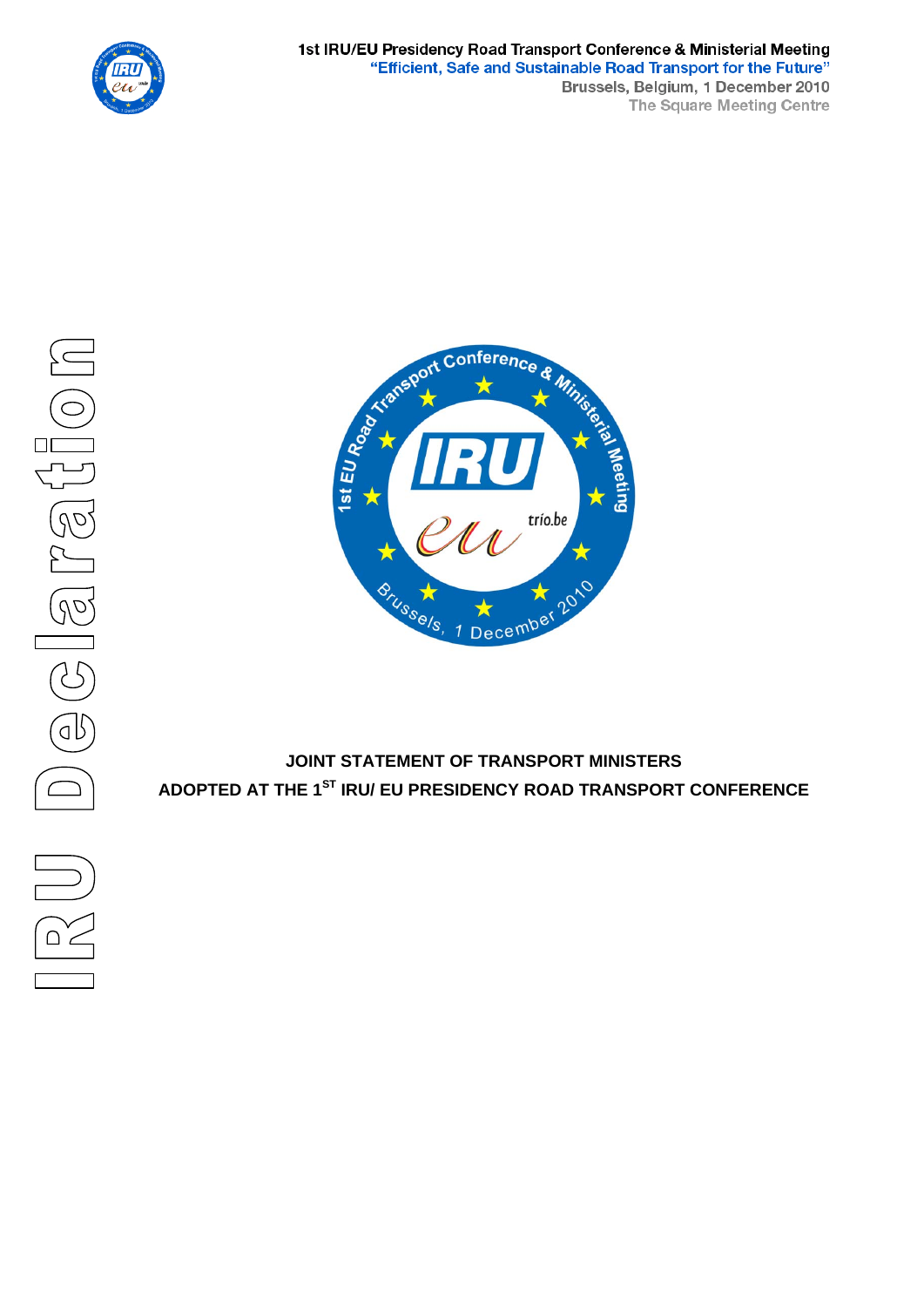## *Brussels, Kingdom of Belgium, 1 December 2010*

## **Joint Statement of Transport Ministers**

*Adopted in Brussels, Kingdom of Belgium, 1 December 2010* 

European Transport Ministers, invited and hosted by the State Secretary for Mobility of the Kingdom of Belgium, participating in the 1st IRU/EU Presidency Road Transport Conference in Brussels on 1 December 2010,

#### **Ministers**

- Considering the essential role road transport plays in the everyday lives of EU citizens and in meeting the needs of a strong and dynamic European economy, interconnecting all businesses to every market and driving the sustainable mobility of people and goods;
- Acknowledging that commercial road transport plays a vital role in supporting supply chains, logistics, travel, employment and prosperity in the EU economy and society as a whole;
- Recognising the need to work together to develop a more ecologically friendly, safe, competitive road transport in line with the objectives of the Lisbon strategy;
- Emphasising that reducing the ecological impact of commercial road transport will require innovative, viable and sustainable solutions;
- Stressing that to effectively reduce the number of accidents involving commercial road vehicles will require that 85% of the causes of those accidents is remedied through appropriate training of professional drivers and other road users.

#### **Have decided to coordinate their efforts to**

- Work in partnership with the commercial road transport industry so that it can achieve further at source reductions of its environmental footprint by encouraging research into even cleaner vehicle technologies and viable alternatives to fossil fuels for heavy commercial vehicles while providing incentives to facilitate market take up of latest technologies and best practices;
- Coordinate national and regional transport policies in order to develop and maintain high quality infrastructure and interoperable ITS solutions while aiming to remove existing barriers to the free movement of people and goods and make best use of existing or planned infrastructure;